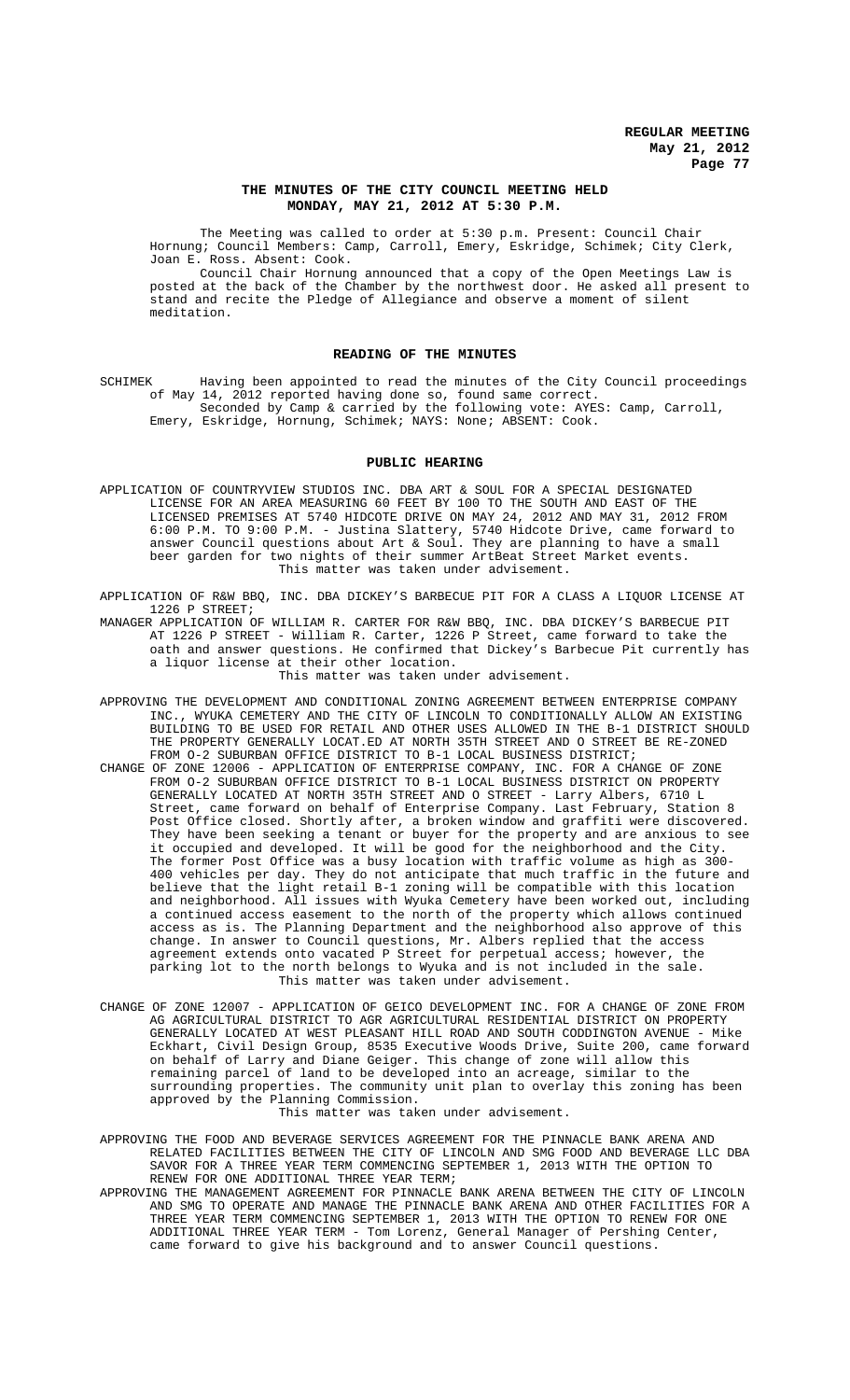> Council Member Eskridge asked about the role of alcohol at the arena. Mr. Lorenz replied that there will be no alcohol served at University of Nebraska events. Alcohol will be sold at appropriate events to enhance ambiance and to generate a revenue stream. Because it is sold to a captured audience, the price is higher.They train staff often, have complete control over times of sale, and also read the crowd to maintain control. It is an important revenue stream and it will be a service the arena provides.

> Council Member Camp asked Mr. Lorenz about the management of parking areas. Mr. Lorenz stated they will be managing three parking areas. Suite holders and loge seat holders will park in the premium garage that is attached to the arena on the south, which holds 280 vehicles. Parking spaces in this lot will be sold at some events to generate additional revenue to help fund operations. There is another small lot where athletes and University staff, and arena and support staff will park. To the north of the arena, between the Saltdogs' lots and the tracks, there is a festival space that will become a parking facility which will hold 1,300 to 1,500 vehicles.

> Council Member Camp asked about the transition from Pershing to the arena and the subsidies that the City will be responsible for during this transition. Mr. Lorenz explained that in the pro forma, the \$200,000 base management fee was included in the break even computations and will come out of operations. At this point, they are not expecting the need for any operational subsidy. Until the arena opens, Pershing will continue to operate as it is and will still look to the City for the subsidy. Booking events at Pershing will likely go one year beyond the opening of the arena in order to accommodate regular clients. The potential increase in size at the Lancaster County Event Center will not create overlap because they do events of a different scale and variety from events held at the arena. There is room for both in Lincoln.

> Council Member Carroll asked Mr. Lorenz to discuss why Savor was chosen for the contract, and to discuss the management of Pinewood Bowl. SMG works in a variety of areas and Savor is the food & beverage arm of the management company. They worked with tax attorneys to ensure that any compensation they received, and the contract itself, would not jeopardize tax exempt status. The food and beverage operation was separated from the management operation and takes a 4% commission on food and beverages. This summer there will be at least five shows at Pinewood Bowl. Rent is being paid to the Parks Department, who will assist with parking. A promotional partner working out of Kansas booked the shows and is taking on some risk. Alcohol will be sold at events to create a good atmosphere. Pinewood Bowl is already enclosed by a six-foot fence, and it is believed that this will create a safer environment by discouraging drinking in other areas of the park. They are very excited by the possibilities of this project.

> In answer to Council Chair Hornung, Mr. Lorenz replied that there used to be shows at Pinewood Bowl that were mildly successful, even without the additional revenue from alcohol. They reached out to the Parks Department and put together a favorable package that takes advantage of SMG's experience managing venues and handling alcohol safely.

> Council Chair Hornung questioned Mr. Lorenz about incentive fees that SMG will receive in addition to the base management fee, revenue stream, and<br>Pershing Center. Mr. Lorenz stated that they get a 30% incentive fee for any Pershing Center. Mr. Lorenz stated that they get a 30% incentive fee for any amount beyond the point of breaking even, up to a maximum of \$200,000.00, as allowed by the IRS. When they first bid for the contract, they looked only at the management of the Pinnacle Bank Arena. The City asked them to get the numbers to an operational break even point, so they decided to take on the parking garage, festival space, and Pinewood Bowl. Instead of raising the base .<br>fee, they accepted the additional 4% from the food and beverage sales. Projecting approximately 3 to 4 million dollars in food and beverage sales from all of the venues, that amounts to approximately \$120,000.00 per year. In summary, SMG will get the base management rate of \$200,000.00, up to an additional \$200,000.00 in incentives, and the 4% from food and beverage sales. All other revenue belongs to the City. Additional revenue will be generated from pouring rights on beverages and from advertising dollars. These dollars, along with other things like suite and loge revenue and naming rights, will flow first to the Joint Public Agency to pay back bonds. Dollars for funding operations and the break even point from which SMG's fees will be paid will come from food and beverage sales, ticketing fees, rent, and merchandise. As stewards of the arena, they gather dollars for the City, and the compensation they are entitled to is capped. The terms of this contract are fairly typical and the City has a way out through a 180 day clause. There is also a competition provision that prevents SMG from managing other venues within 75 miles of Lincoln. They currently manage a venue in Council Bluffs but will be leaving by the end of June this year. They are also willing to extend the mileage to include Grand Island. SMG is incentivized to hit numbers which requires booking a certain number of events and reaching close to 700,000 in attendance. Pershing has not been able to reach its break even point due to the scale of the venue. Larger acts cannot be booked there. In addition, no revenue is generated from parking, and there are limited concourses and cuing for food and beverages.

> Council Member Camp asked if the City will be responsible for the repair and maintenance of the arena. Mr. Lorenz explained that when the tax revenues were projected over time, they were kept flat even though they will increase.<br>The arena's new systems are under warranty for several years. As they start to The arena's new systems are under warranty for several years. age, that increase will be put back into the building. Council Member Camp stated that the City overtly supports Pershing, but this Arena has the tax base for support, in addition to the revenue it will generate.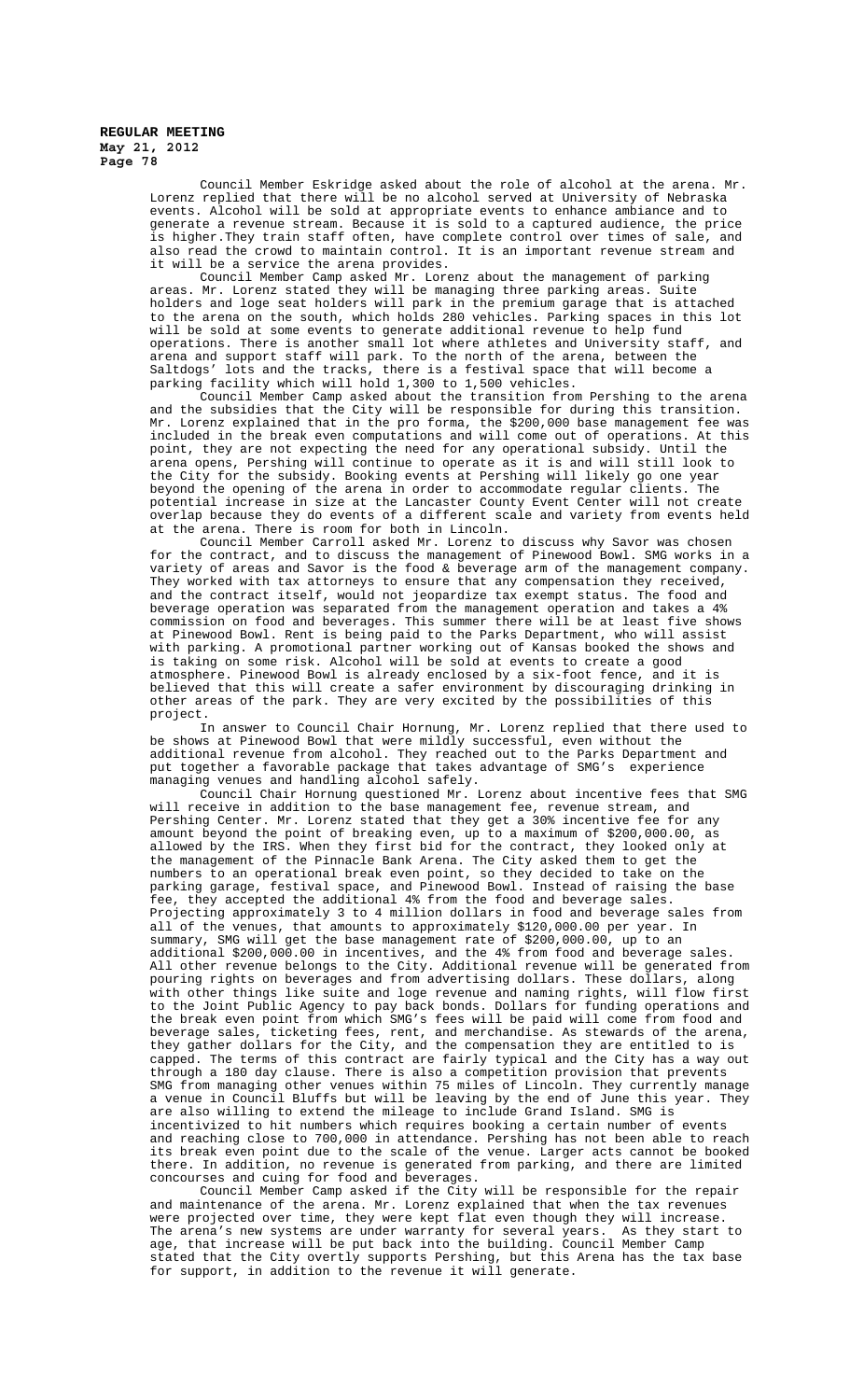Rick Peo, City Law Department, came forward to answer Council questions. The City is able to enter directly into contracts for service without a request for proposal. Pinewood Bowl was added to the contract to manage concert type events, but the Parks Department will still be managing other City events at that venue. In order for Grand Island to be included in the competition provision, an amendment to the contract that is agreeable to all parties would be required.

Robert Way, 801 El Avado Ave., came forward to express his concerns that charging a high price for alcohol might cause some people to take greater risks in order to save money.

This matter was taken under advisement.

#### APPROVING THE FIRST AMENDMENT TO PARKING LOT GROUND LEASE BETWEEN LINCOLN DEPOT

LIMITED PARTNERSHIP (LESSOR) AND THE CITY OF LINCOLN (LESSEE) TO REFLECT A REDUCTION IN RENT DUE TO THE JPA'S PURCHASE OF THE PARKING LOTS IN THE LEASE - Rick Peo, City Law Department, came forward to answer questions. This was designed to reduce the rent for Iron Horse Parking Lot north of the Lincoln Station Building. The lot will be sold to the JPA for consolidation as part of the Lincoln Traction project.

Marvin Krout, Lincoln-Lancaster County Planning Director, came forward to answer Council questions. The current rent is approximately \$120,000.00 so the total reduction would be 43.7% of that. The percentage was calculated not on a per stall basis but on a per square foot basis, so the number of stalls on the south end must be roughly 57% of the total number of square feet involved in the contract.

This matter was taken under advisement.

#### PROVIDING AUTHORITY TO ASSESS PROPERTY OWNERS FOR THE COST OF SNOW AND ICE REMOVAL BY THE CITY FROM SIDEWALKS ADJACENT TO THEIR PROPERTY DURING THE WINTER SEASON OF 2011 - 2012 - Harry Kroos, Public Works & Engineering Department, came forward to state that there were only two properties that needed snow and ice removal from sidewalks this past winter and this proposal is to assess the cost of that removal.

This matter was taken under advisement.

AMENDING CHAPTER 5.04 OF THE LINCOLN MUNICIPAL CODE RELATED TO ALCOHOLIC LIQUOR TO REQUIRE A VALID RESPONSIBLE BEVERAGE SERVER PERMIT OR RESPONSIBLE BEVERAGE MANAGEMENT CERTIFICATE FOR ANY PERSON SELLING OR SERVING ALCOHOLIC LIQUOR AT RETAIL AND TO DELETE THE PROHIBITION OF LIQUOR SALES BETWEEN 6:00 A.M. AND NOON ON SUNDAY - Judy Halstead, Director of Lincoln-Lancaster County Health Department, came forward to present the staff report. The task force assembled four times since the last Public Hearing and included industry representatives. Although the group worked together to make sure all of their interests were represented, it should in no way be interpreted to mean that everyone was in support of this ordinance. The cost of the permit has been lowered to \$15.00 for a three year permit. That number was arrived at in good faith that the numbers provided by the industries were accurate and that grant funds will be available to maintain the online system. The Health Department will now conduct all of the inspections for permit compliance rather than splitting this duty with the Lincoln Police Department. In order to avoid redundancies, no administrative action will be taken until after criminal convictions occur. We identified opportunities for the industry to look at how inspections will be done, how to get permits, specific violations that would take administrative action, penalties for offenses, and revocation and reinstatement policies. People will be able to access the online system October 1st. It will be free for the first six months. Enforcement will begin April 1st of 2013. Mr. Rupe, Executive Director of the Nebraska Liquor Control Commission, attended a meeting and discussed requirements for in-store training approval. Lincoln's system will be uploaded to the NLCC's site and individuals will not be required to pay the \$10.00 State fee if they use the City system. In addition to State laws, permit holders are required to show a working knowledge of four additional rules required by the City of Lincoln: the prohibition of drinking or being intoxicated while on duty, the hours of sale, the requirement of a person over the age of 21 on site anywhere alcohol is sold, and the hours minors are allowed in establishments. The permit follows the individual, not the establishment. We are working out the logistics for several items including issues related to special events and payment methods for large employers. Industries asked that Lincoln businesses be treated the same as out of town businesses for large events. We discussed outcome indicators for the ILC to measure the success of this program. We also specifically discussed the terms for denial, suspension, revocation, and reinstatement. In answer to Council questions, Ms. Halstead explained that having separate permits for on and off sale is inconvenient because it would require many individuals to obtain two separate permits. Signs and symptoms of intoxication or how individuals are asked for their identification are the same whether employees are in an on sale or off sale environment. Other training programs are approved, so it is not a requirement to use the City's training, though it is free. Ms. Halstead gave a description of the task force, who was included, and how discussions occurred. Each item in the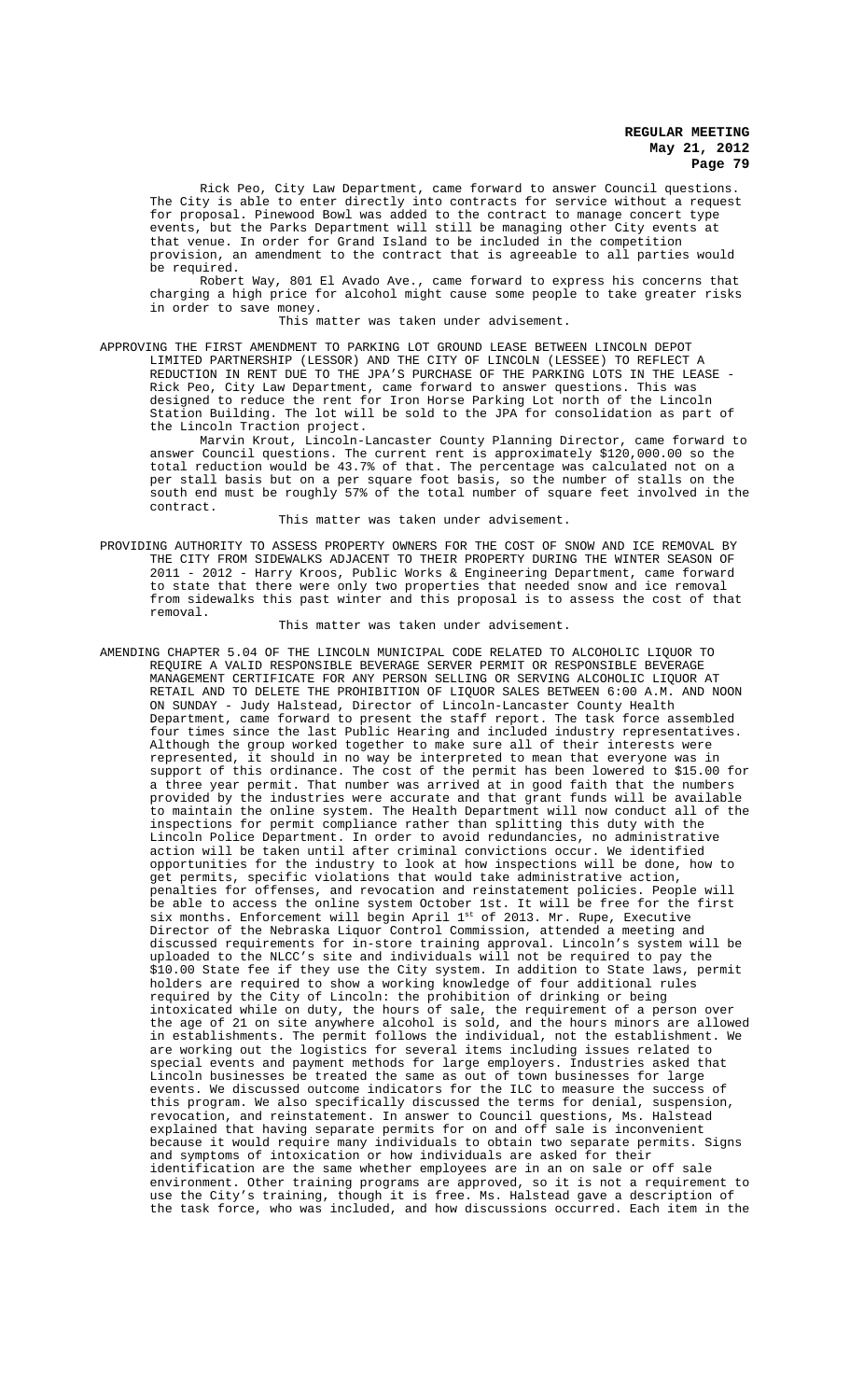> ordinance was discussed one by one. The task force was not assigned to discuss the exclusion of certain groups from the ordinance. It was made clear from the beginning that neither the task force, nor the Health Department, has any say over this matter. Their task was to only to clarify issues.

Dave McCleery, Store Director Russ's Market, Coddington & A Street, came forward in opposition to the permits required by this ordinance. Mandatory permits for grocery store clerks have no relationship to how consumers use alcohol days or even weeks after they leave the store. Clerks are purveyors of alcohol, but not servers. Better analysis of information originating from Cornhusker Place should occur. Mr. McCleery requests that six months be taken to analyze exactly when off sale purchases were made by those in detox. It would be beneficial to have a pilot program involving downtown bars to see the impact on numbers at Cornhusker place. Another solution could be to only require establishments that sell alcohol after 1:00 a.m. to have permits. In answer to Council questions, Mr. McCleery stated that the oversight of the Liquor Commission is sufficient. Other than being excluded entirely from this requirement, there is little else the task force could have changed about the ordinance to make it more satisfactory. He confirmed that at his store, the liquor section is separated from the rest of the store.

Council Member Carroll stated that 13 grocery stores sold alcohol to minors last year. There is also a high failure rate during compliance checks at grocery and convenience stores. There are people buying that should not be allowed to.

Council Member Camp stated that his proposed amendment would require only those who serve alcohol to obtain a permit. Though he is not condoning mistakes, percentage wise, the mistakes made by grocers are minimal.

Jeff Lemon, B & R Stores, came forward in opposition to the required permits. A cashier selling food items does not need a food handlers permit, but a waitress serving food does. There should be different levels of permits for different services. Permits do not ensure compliance; even with exceptional training, people make mistakes. A person buying a 12 pack of beer may or may not be the end user of that product. It may be consumed in 2 hours or 2 weeks. A person getting a drink in a bar is going to consume that drink immediately. When there is only one class of permit, people may receive extra information that does not apply to their situation. This increases the likelihood that they will dismiss other relevant parts of the training. In answer to Council questions, Mr. Lemon confirmed that there is a person who pours wine for tasting events at their store. They do have a training program in place that could be submitted for approval by the Nebraska Liquor Control Commission, which could reduce redundancy or extra information in their training. He described a typical wine tasting event and how they separate the area from the general public shopping in the store.

Rob Steider, Spirits Director for B & R Stores, came forward in opposition to the requirement for permits. They have eleven stores in Lincoln. Forty-eight percent of the employees are cashiers. Employees are trained in many different areas to be proactive and responsible retailers in the community. B & R stores understand that there is no obligation to pay the permit fees for employees but plan on doing so to attract the best employees from the limited number of qualified applicants. This will cost the company thousands of dollars every year. No benchmarks have been set for this program. What will we consider success? We propose that off sale not be included until the program can be reevaluated. In answer to Council questions, Mr. Steider replied that ten B & R stores sell alcohol and there have been no infractions in the past 4 years. They do not serve alcohol with any of their catering services but there is one event where alcohol is served. There is no problem with requiring that servers at that event obtain the permit, but it should be held to the same standards as City events held on public property. The amendment proposed by Council Member Camp requiring only those employees who pour alcohol to obtain the permit would be acceptable.

Council Member Carroll stated that it is difficult to separate on sale and off sale establishments because grocery stores hold events where alcohol is served to the public.

Larry Elias, Director of Sales & Merchandising for B & R Stores, came forward in opposition to this ordinance. It is a stretch to make the assumption that the twenty to thirty percent of people at Cornhusker Place who stated they purchased their alcohol from off sale bought the alcohol while they were intoxicated. The majority of their alcohol sales are not purchased for immediate responsible for discerning whether someone is intoxicated when they sell, but equating a cashier with a server is inappropriate. There is concern about this cost and the burden the permit places on businesses. In order to acquire quality employees, B & R will pay this fee, but the extra costs incurred will impact the cost of food. In answer to Council questions, Mr. Elias discussed the possibility of absorbing this extra cost by raising alcohol prices. There are problems with this solution such as competition with other stores or the potential for collusion if all stores agreed to do this. It is difficult for stores and inconvenient for customers when alcohol sales are funneled through specific check-out lanes. Training programs come at a cost to employers even without additional fees because of the time spent developing the programs and the wages paid to employees during training.

Scott Schlatter, Store Director at Hy-Vee,  $70^{\text{th}}$  & Pioneers, came forward in opposition to the requirement for a permit. He stated that in-store training has worked well. There is no problem with implementing a more uniform training for all stores; it is the permit process the industry does not like.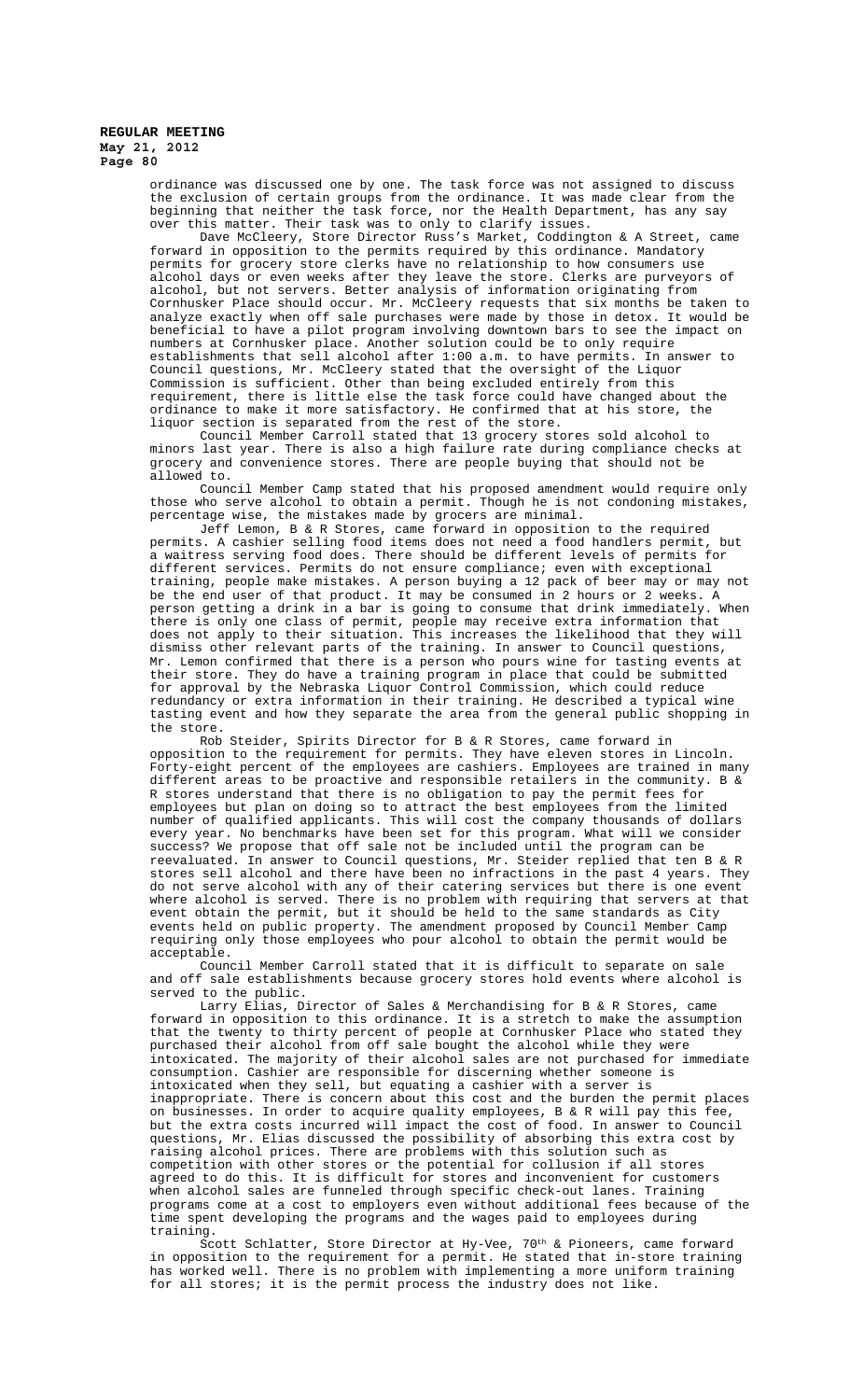Council Member Carroll stated that some stores were doing hundreds of tasting events each year until eventually, they changed to the unlimited Class C liquor licenses. He reiterated the difficulty in separating on sale and off sale establishments. He clarified that if a store chose to terminate an individual who received a violation, that is their choice. Under this ordinance, the City only requires them to retake the training after a first offense, and does not have any jurisdiction over who is hired or fired. The permit will, however, make it clear to any new employer that the individual received the violation.

In answer to Council questions, Mr. Schlatter stated that store managers communicated with the Council people from their own districts. They discussed alternative training options and fees. He confirmed that they do not currently pay any fees, and because they have no history of violations, this is not a problem that needs solving.

Kathy Siefken, Executive Director of the Nebraska Grocery Industry Association, came forward in opposition to this ordinance. She stated that the questions asked of individuals at Cornhusker Place are not sufficient. Twentyfive to thirty percent of people say they purchased their alcohol from off sale. When was it purchased? Were they sober when they bought it? Until more thorough questions are asked, these figures should not be used to promote this burdensome permit. Training already exists in the grocery industry and there are very few violations. The problem is not originating from grocery stores or restaurants; the problem is on sale alcohol at bars. Online sales to minors have also become a problem. It is not fair for the grocery industry to carry the burden when it is such a small part of the problem. This program is not sustainable at the \$15.00 amount.

Council Member Carroll stated that many options were discussed. If grocers take advantage of the City of Lincoln training, which meets the same standards for training as the Grocery Industry Training Program plus includes the specific training for Lincoln, they will save money by avoiding the \$10.00 training fee and the \$10.00 State certificate fee.

Jim Partington, Executive Director of Nebraska Restaurant Association, came forward in opposition to this ordinance. When he joined the discussion, there was no option to suggest anything other than how to best implement the ordinance. His recommendation would have been to simplify the process by allowing all businesses to establish their own training programs, recognized by the Nebraska Liquor Control Commission and the City Council, without the bureaucratic overlay of the permit. Small businesses might be more negatively impacted. There should be a grace period to allow flexibility in dealing with the rapid turnover in this industry. In answer to Council questions, Mr. Partington stated that the 2:00 a.m. closing time was of little concern to restaurants because very few establishments are serving food and alcohol that late.

Council Member Carroll pointed out that the permit follows the employee from job to job. It is an advantage to know if that individual received any violations at past jobs.

Brian Kitten, co owner of Brewsky's Food & Spirits, came forward in opposition to this ordinance. He stated that he was in favor of the 2 a.m.<br>closing time, but he did not realized this training was part of that ordinance, closing time, but he did not realized this training was part of that or he would not have supported it. At Cornhusker Place last year, 800 of the 1,300 - 1,400 check-ins came from the "hot 26" locations identified by the Liquor Commission, and 100 of those came from a single location. The permit process will not solve this problem when there are a few bad operators who disregard their training. There needs to be more consistency between training and enforcement. It will also be unreasonable to wait the 30 days for the Health Department to issue permits. In answer to Council questions, Mr. Kitten discussed his own operation, and the consequences to himself and his employees if they receive a violation.

Judy Halstead clarified that servers are required to have food handlers permits prior to serving, and it would be the same for serving alcohol. The Health Department does acknowledge that while a new employee is in training alongside an experienced employee with a permit, the person actually doing the serving is open to interpretation. If, during an inspection, there are employees who do not have permits, they have 10 days to comply. She also clarified that individuals can get permits online anytime. The language in the ordinance about the 30 day processing time was only included to account for if the training was not available online.

Ginny Wright, 5111 Vine Street, #101, came forward to state that although licensing at least provides recourse for the City when there are problems, she questions whether it really protects the public. The cost of addiction is the bigger issue, and the City should ask better questions and conduct more sophisticated analysis of information regarding this issue in order to have a better understanding of the big picture.

# **COUNCIL ACTION**

#### **REPORTS OF CITY OFFICERS**

REQUEST OF PUBLIC WORKS TO SET A PUBLIC HEARING DATE OF MONDAY, JUNE 11, 2012 AT 3:00 P.M. AND PLACE ON THE FORMAL CITY COUNCIL AGENDA THE FOLLOWING: TO PROVIDE AUTHORITY TO CREATE A PAVING DISTRICT IN GLADSTONE FROM 35TH TO 36TH STREETS AND IN 36TH STREET FROM GLADSTONE TO HARTLEY STREET;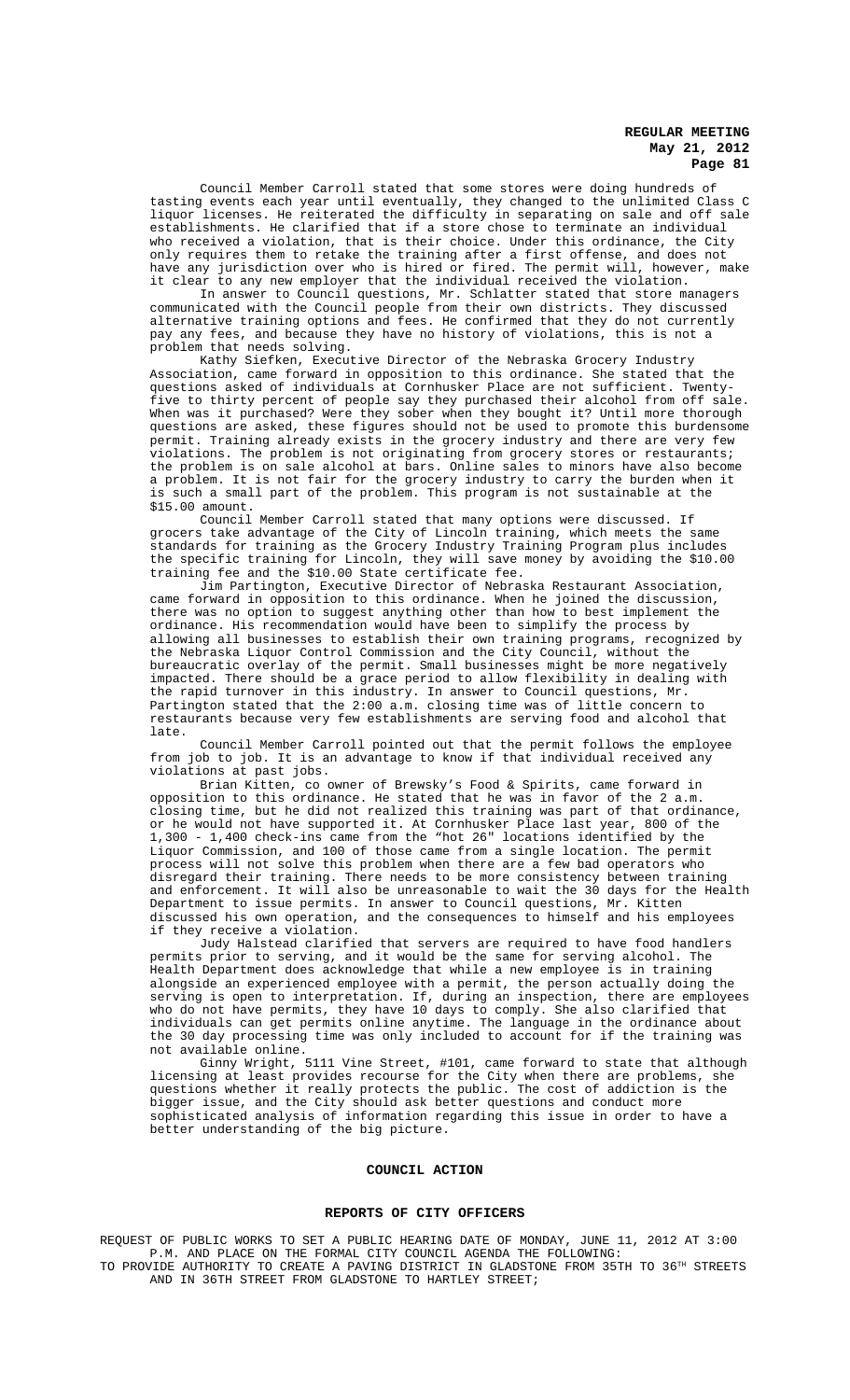- TO PROVIDE AUTHORITY TO CREATE AND ORDER CONSTRUCTED A SPECIAL ASSESSMENT DISTRICT FOR AN 8-INCH SANITARY SEWER MAIN IN ALMIRA LANE, APPROXIMATELY 925 FEET WEST OF THE WEST RIGHT-OF-WAY LINE OF 70TH STREET - This item was approved by City Council,  $6 - 0$ .
- CLERK'S LETTER AND MAYOR'S APPROVAL OF RESOLUTIONS AND ORDINANCES PASSED BY THE CITY COUNCIL ON MAY 7, 2012 - CLERK presented said report which was placed on file in the Office of the City Clerk. **(5-21)**

#### **PETITIONS & COMMUNICATIONS**

SETTING THE HEARING DATE OF MONDAY, JUNE 4, 2012 AT 3:00 P.M. FOR THE APPLICATION OF K & Z DISTRIBUTING CO., INC. DBA K & Z DISTRIBUTING CO. FOR A CLASS X LIQUOR LICENSE LOCATED AT 6301 NORTH 60TH STREET - CLERK read the following resolution, introduced by Eugene Carroll, who moved its adoption:<br>A-86824 BE IT RESOLVED by the City Council, of the City

BE IT RESOLVED by the City Council, of the City of Lincoln, that a hearing date is hereby set for Monday, June 4, 2012, at 3:00 p.m. or as soon thereafter as possible in the City Council Chambers, County-City Building, 555 S. 10th St., Lincoln, NE for the application of

K & Z Distributing Co., Inc. dba K & Z Distributing Co. Class X liquor license located at 6301 North 60th Street. If the Police Dept. is unable to complete the investigation by said time,

a new hearing date will be set.

Introduced by Eugene Carroll Seconded by Emery and carried by the following vote: AYES: Camp, Carroll, Emery, Eskridge, Hornung, Schimek; NAYS: None; ABSENT: Cook.

#### SETTING THE HEARING DATE OF MONDAY, JUNE 11, 2012 AT 3:00 FOR THE APPLICATION OF FAMOUS BRANDS GROUP LLC DBA TILTED KILT FOR A CLASS I LIQUOR LICENSE LOCATED AT 6100 O STREET, 5 GATEWAY MALL, SUITE 406 - CLERK read the following resolution, introduced by Eugene Carroll, who moved its adoption:

A-86825 BE IT RESOLVED by the City Council, of the City of Lincoln, that a hearing date is hereby set for Monday, June 11, 2012, at 3:00 p.m. or as soon thereafter as possible in the City Council Chambers, County-City Building, 555 S. 10th St., Lincoln, NE for the application of Famous Brands Group LLC dba Tilted Kilt Class I liquor license located at 6100 O Street, 5 Gateway Mall, Suite 406..

If the Police Dept. is unable to complete the investigation by said time, a new hearing date will be set.

Introduced by Eugene Carroll

Seconded by Emery and carried by the following vote: AYES: Camp, Carroll, Emery, Eskridge, Hornung, Schimek; NAYS: None; ABSENT: Cook.

PLACED ON FILE IN THE OFFICE OF THE CITY CLERK:

Waiver No. 12005 approved by the Planning Director on May 14, 2012, requested by Olsson Associates, for a waiver to adjust the design standards to allow outdoor lighting to exceed 2.0 vertical foot-candles at the right-of-way line along N. 8<sup>th</sup> St. and "R" St.

#### **MISCELLANEOUS REFERRALS - NONE**

#### **LIQUOR RESOLUTIONS**

APPLICATION OF COUNTRYVIEW STUDIOS INC. DBA ART & SOUL FOR A SPECIAL DESIGNATED LICENSE FOR AN AREA MEASURING 60 FEET BY 100 TO THE SOUTH AND EAST OF THE LICENSED PREMISES AT 5740 HIDCOTE DRIVE ON MAY 24, 2012 AND MAY 31, 2012 FROM 6:00 P.M. TO 9:00 P.M. - CLERK read the following resolution, introduced by Jon Came, who moved its adoption for approval:<br>A-86826 BE IT RESOLVED by the City Council of

BE IT RESOLVED by the City Council of the City of Lincoln, Nebraska: That after hearing duly had as required by law, consideration of the facts of this application, the Nebraska Liquor Control Act, and the pertinent City ordinances, the City Council recommends that the application of Countryview Studios Inc. dba Art & Soul for a Special Designated License to cover an area measuring 60 feet by 100 feet to the south and east of the licensed premises at 5740 Hidcote Drive, Lincoln, Nebraska, on May 24, 2012 and May 31, 2012 between the hours of 6:00 p.m. and 9:00 p.m., be approved with the condition that the premises complies in every respect with all City and State regulations and with the following requirements:<br>1. Identification

- 1. Identification to be checked, wristbands required on all parties wishing to consume alcohol.
- 2. Adequate security shall be provided for the event.<br>3. The area requested for the permit shall be separat
- The area requested for the permit shall be separated from the public by a fence or other means.
- 4. Responsible alcohol service practices shall be followed.
- BE IT FURTHER RESOLVED the City Clerk is directed to transmit a copy of this resolution to the Nebraska Liquor Control Commission. Introduced by Jon Camp

Seconded by Carroll and carried by the following vote: AYES: Carroll, Camp, Emery, Eskridge, Hornung, Schimek; NAYS: None; ABSENT: Cook.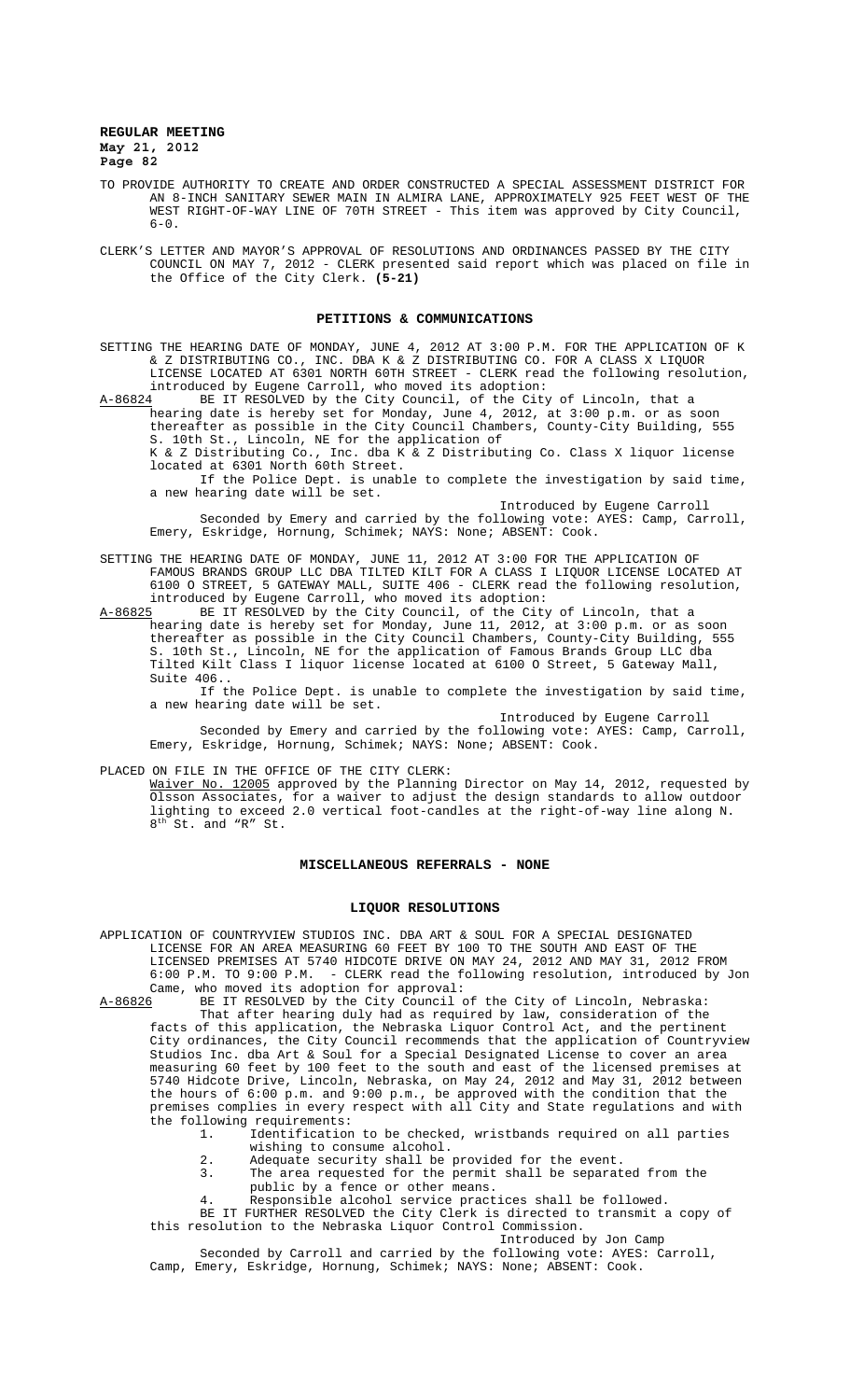APPLICATION OF R&W BBQ, INC. DBA DICKEY'S BARBECUE PIT FOR A CLASS A LIQUOR LICENSE AT 1226 P STREET (5/14/12 - Con't. P.H. to 5/21/12) - CLERK read the following resolution, introduced by Jon Camp, who moved its adoption for approval:

A-86827 BE IT RESOLVED by the City Council of the City of Lincoln, Nebraska: That after hearing duly had as required by law, consideration of the facts of this application, the Nebraska Liquor Control Act, and the pertinent City ordinances, the City Council recommends that the application of R&W BBQ, Inc. dba Dickey's Barbecue Pit for a Class "A" liquor license at 1226 P Street, Lincoln, Nebraska, for the license period ending April 30, 2013, be approved with the condition that the premises must comply in every respect with all city and state regulations.

The City Clerk is directed to transmit a copy of this resolution to the Nebraska Liquor Control Commission.

Introduced by Jon Camp Seconded by Carroll and carried by the following vote: AYES: Carroll, Camp, Emery, Eskridge, Hornung, Schimek; NAYS: None; ABSENT: Cook.

MANAGER APPLICATION OF WILLIAM R. CARTER FOR R&W BBQ, INC. DBA DICKEY'S BARBECUE PIT AT 1226 P STREET (5/14/12 - Con't. P.H. to 5/21/12) - CLERK read the following

resolution, introduced by Jon Camp, who moved its adoption for approval: A-86828 MHEREAS, R&W BBQ, Inc. dba Dickey's Barbecue Pit located at 1226 P Street, Lincoln, Nebraska has been approved for a Retail Class "A" liquor license, and now requests that William R. Carter be named manager; WHEREAS, William R. Carter appears to be a fit and proper person to manage said business.

NOW, THEREFORE, BE IT RESOLVED by the City Council of the City of Lincoln, Nebraska:

That after hearing duly had as required by law, consideration of the facts of this application, the Nebraska Liquor Control Act, and the pertinent City ordinances, the City Council recommends that William R. Carter be approved as manager of this business for said licensee. The City Clerk is directed to transmit a copy of this resolution to the Nebraska Liquor Control Commission. Introduced by Jon Camp

Seconded by Carroll and carried by the following vote: AYES: Camp, Carroll, Emery, Eskridge, Hornung, Schimek; NAYS: None; ABSENT: Cook.

# ORDINANCES - 2<sup>ND</sup> READING & RELATED RESOLUTIONS (as required)

APPROVING THE FIRST STREET AND HIGHWAY 2 DEVELOPMENT AND CONDITIONAL ZONING AGREEMENT BETWEEN SHARON Y. SCHWARTZ AND MARLYN SCHWARTZ, JEFFREY T. COLSON AND LANETTE COLSON, AND THE CITY OF LINCOLN TO CONDITIONALLY ALLOW THE DEVELOPMENT OF PROPERTY LOCATED AT FIRST STREET AND HIGHWAY 2 (CHENEY) TO BE LIMITED TO MINI-WAREHOUSING SHOULD THE PROPERTY BE RE-ZONED FROM AG AGRICULTURAL DISTRICT AND R-2 RESIDENTIAL DISTRICT TO H-3 HIGHWAY COMMERCIAL DISTRICT. (RELATED ITEMS: 12R-95, 12-48) (ACTION DATE:  $6/4/12$ )<br>CARROLL, Moved to delay Bill No. 11

Moved to delay Bill No. 12R-95 for P.H. in two weeks to June 4, 2012. Seconded by Eskridge and carried by the following vote: AYES: Camp, Carroll, Emery, Eskridge, Hornung, Schimek; NAYS: None; ABSENT: Cook.

CHANGE OF ZONE 12005 - APPLICATION OF SHARON SCHWARTZ AND JEFFREY COLSON FOR A CHANGE OF ZONE FROM AG AGRICULTURAL DISTRICT AND R-2 RESIDENTIAL DISTRICT TO H-3 HIGHWAY COMMERCIAL DISTRICT ON PROPERTY GENERALLY LOCATED AT HIGHWAY 2 AND FIRST STREET (CHENEY)(RELATED ITEMS: 12R-95, 12-48)(ACTION DATE: 6/4/12) - PRIOR to reading:<br>CARROLL M

Moved to delay Bill No. 12-48 for P.H. in two weeks to June 4, 2012. Seconded by Eskridge and carried by the following vote: AYES: Camp, Carroll, Emery, Eskridge, Hornung, Schimek; NAYS: None; ABSENT: Cook.

- CLERK Read an ordinance, introduced by Jon Camp, amending the Lincoln Zoning District Maps adopted by reference and made a part of Title 27 of the Lincoln Municipal Code, pursuant to Section 27.05.020 of the Lincoln Municipal Code, by changing the boundaries of the districts established and shown thereon, the second time.
- APPROVING THE DEVELOPMENT AND CONDITIONAL ZONING AGREEMENT BETWEEN ENTERPRISE COMPANY INC., WYUKA CEMETERY AND THE CITY OF LINCOLN TO CONDITIONALLY ALLOW AN EXISTING BUILDING TO BE USED FOR RETAIL AND OTHER USES ALLOWED IN THE B-1 DISTRICT SHOULD THE PROPERTY GENERALLY LOCATED AT NORTH 35TH STREET AND O STREET BE RE-ZONED FROM O-2 SUBURBAN OFFICE DISTRICT TO B-1 LOCAL BUSINESS DISTRICT. (RELATED ITEMS: 12R-96, 12-49) (ACTION DATE: 6/4/12)

CHANGE OF ZONE 12006 - APPLICATION OF ENTERPRISE COMPANY, INC. FOR A CHANGE OF ZONE FROM

O-2 SUBURBAN OFFICE DISTRICT TO B-1 LOCAL BUSINESS DISTRICT ON PROPERTY GENERALLY LOCATED AT NORTH 35TH STREET AND O STREET (RELATED ITEMS: 12R-96, 12- 49) (ACTION DATE: 6/4/12) - CLERK read an ordinance, introduced by Jon Camp, amending the Lincoln Zoning District Maps adopted by reference and made a part of Title 27 of the Lincoln Municipal Code, pursuant to Section 27.05.020 of the Lincoln Municipal Code, by changing the boundaries of the districts established and shown thereon, the second time.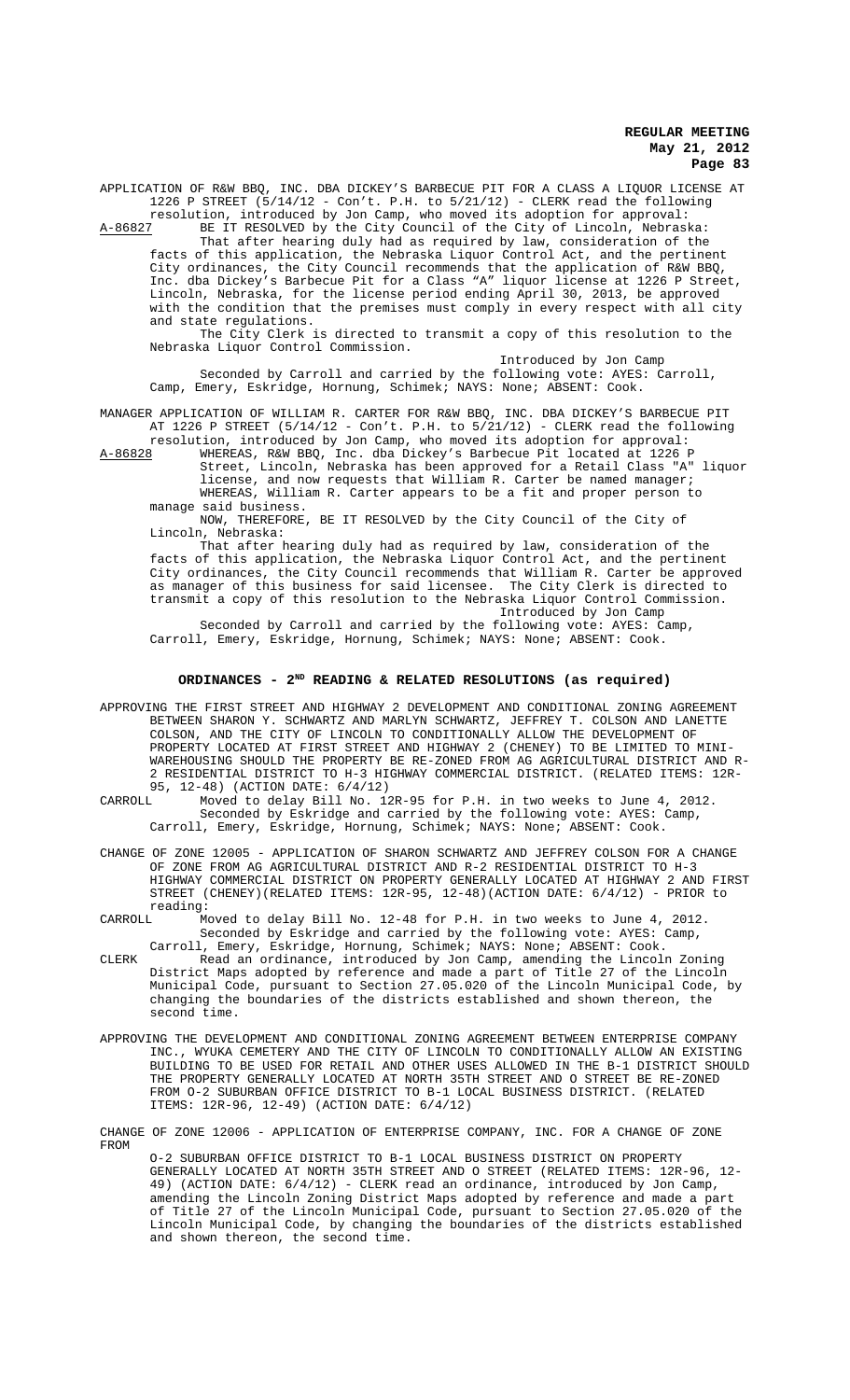- CHANGE OF ZONE 12007 APPLICATION OF GEICO DEVELOPMENT INC. FOR A CHANGE OF ZONE FROM AG AGRICULTURAL DISTRICT TO AGR AGRICULTURAL RESIDENTIAL DISTRICT ON PROPERTY GENERALLY LOCATED AT WEST PLEASANT HILL ROAD AND SOUTH CODDINGTON AVENUE - CLERK read an ordinance, introduced by Jon Camp, amending the Lincoln Zoning District Maps adopted by reference and made a part of Title 27 of the Lincoln Municipal Code, pursuant to Section 27.05.020 of the Lincoln Municipal Code, by changing the boundaries of the districts established and shown thereon, the second time.
- APPROVING THE FOOD AND BEVERAGE SERVICES AGREEMENT FOR THE PINNACLE BANK ARENA AND RELATED FACILITIES BETWEEN THE CITY OF LINCOLN AND SMG FOOD AND BEVERAGE LLC DBA SAVOR FOR A THREE YEAR TERM COMMENCING SEPTEMBER 1, 2013 WITH THE OPTION TO RENEW FOR ONE ADDITIONAL THREE YEAR TERM - CLERK read an ordinance, introduced by Jon Camp, approving the Food and Beverage Services Agreement for the Pinnacle Bank Arena and Related Facilities between the City of Lincoln and SMG Food and Beverage LLC dba SAVOR for a three year term commencing September 1, 2013 with the option to renew for one additional three year term, the second time.
- APPROVING THE MANAGEMENT AGREEMENT FOR PINNACLE BANK ARENA BETWEEN THE CITY OF LINCOLN AND SMG TO OPERATE AND MANAGE THE PINNACLE BANK ARENA AND OTHER FACILITIES FOR A THREE YEAR TERM COMMENCING SEPTEMBER 1, 2013 WITH THE OPTION TO RENEW FOR ONE ADDITIONAL THREE YEAR TERM - CLERK read an ordinance, introduced by Jon Camp, approving the Management Agreement for Pinnacle Bank Arena between the City of Lincoln and SMG to operate and manage the Pinnacle Bank Arena and other Facilities for a three year term commencing September 1, 2013 with the option to renew for one additional three year term, the second time.
- APPROVING THE FIRST AMENDMENT TO PARKING LOT GROUND LEASE BETWEEN LINCOLN DEPOT LIMITED PARTNERSHIP (LESSOR) AND THE CITY OF LINCOLN (LESSEE) TO REFLECT A REDUCTION IN RENT DUE TO THE JPA'S PURCHASE OF THE PARKING LOTS IN THE LEASE - CLERK read an ordinance, introduced by Jon Camp, accepting and approving the First Amendment to the Parking Lot Ground Lease Agreement between the City of Lincoln and the Lincoln Depot Limited Partnership to Amend the Parking Lot Ground Lease entered into on September 30, 1988 to delete a portion of the property described as Lot 4, Block 1, Lincoln Station Addition, as this property is being purchased by the West Haymarket Joint Public Agency and will no longer be a part of the leased space, the second time.

### **PUBLIC HEARING - RESOLUTIONS**

PROVIDING AUTHORITY TO ASSESS PROPERTY OWNERS FOR THE COST OF SNOW AND ICE REMOVAL BY THE CITY FROM SIDEWALKS ADJACENT TO THEIR PROPERTY DURING THE WINTER SEASON OF 2011 - 2012 - CLERK read the following resolution, introduced by Jon Camp, who

moved its adoption:<br>A-8<u>6829</u> BE IT RESOLV BE IT RESOLVED by the City Council of the City of Lincoln, Nebraska: That the snow removal costs for snow and ice removal off sidewalks for the 2011-2012 winter season as listed below be and the same hereby are assessed against the property listed opposite the amount.

| Legal Description | Snow Removal Charges   |
|-------------------|------------------------|
| Lot 6, Block 10   | \$171.50               |
| Hoppe Heights     |                        |
| Lot 4, Block 2    | \$236.50               |
| Sunset Meadow     |                        |
|                   | Introduced by Jon Camp |
|                   |                        |

Seconded by Eskridge and carried by the following vote: AYES: Camp, Carroll, Emery, Eskridge, Hornung, Schimek; NAYS: None; ABSENT: Cook.

### **PUBLIC HEARING ORDINANCE - 3RD HEARING**

AMENDING CHAPTER 5.04 OF THE LINCOLN MUNICIPAL CODE RELATED TO ALCOHOLIC LIQUOR TO REQUIRE A VALID RESPONSIBLE BEVERAGE SERVER PERMIT OR RESPONSIBLE BEVERAGE MANAGEMENT CERTIFICATE FOR ANY PERSON SELLING OR SERVING ALCOHOLIC LIQUOR AT RETAIL AND TO DELETE THE PROHIBITION OF LIQUOR SALES BETWEEN 6:00 A.M. AND NOON ON SUNDAY (4/23/12 - P.H. con't. w/Action on 5/21/12) - PRIOR to reading: CARROLL Moved to Amend Bill No. 12-40 by accepting Substitute Ordinance No. 1. Seconded by Emery & carried by the following vote: AYES: Carroll, Emery, Eskridge, Hornung, Schimek; NAYS: Camp; ABSENT: Cook CLERK Read substitution ordinance, introduced by Eugene Carroll, amending Chapter 5.04 of the Lincoln Municipal Code relating to Alcoholic Liquor by amending Section 5.04.010 to declare that the legislative intent in adopting and administering this ordinance is for education and accountability; amending Section 5.04.020 to provide definitions for "health director" and "serve"; amending Section 5.04.035 to rename the certificate currently required for managers and licensees; amending Section 5.04.040 to specify that the required notice and hearing set forth in this section applies only to applications for a liquor license; adding a new section numbered 5.04.124 to require beginning April 1, 2013, a valid Responsible Beverage Server/Seller Permit or Responsible Beverage Management Certificate for any person selling or serving alcoholic liquor at retail; adding a new section numbered 5.04.125 to establish the application process, terms and conditions of Responsible Beverage Server/Seller Permits; adding a new section numbered 5.04.126 to provide that all permit fees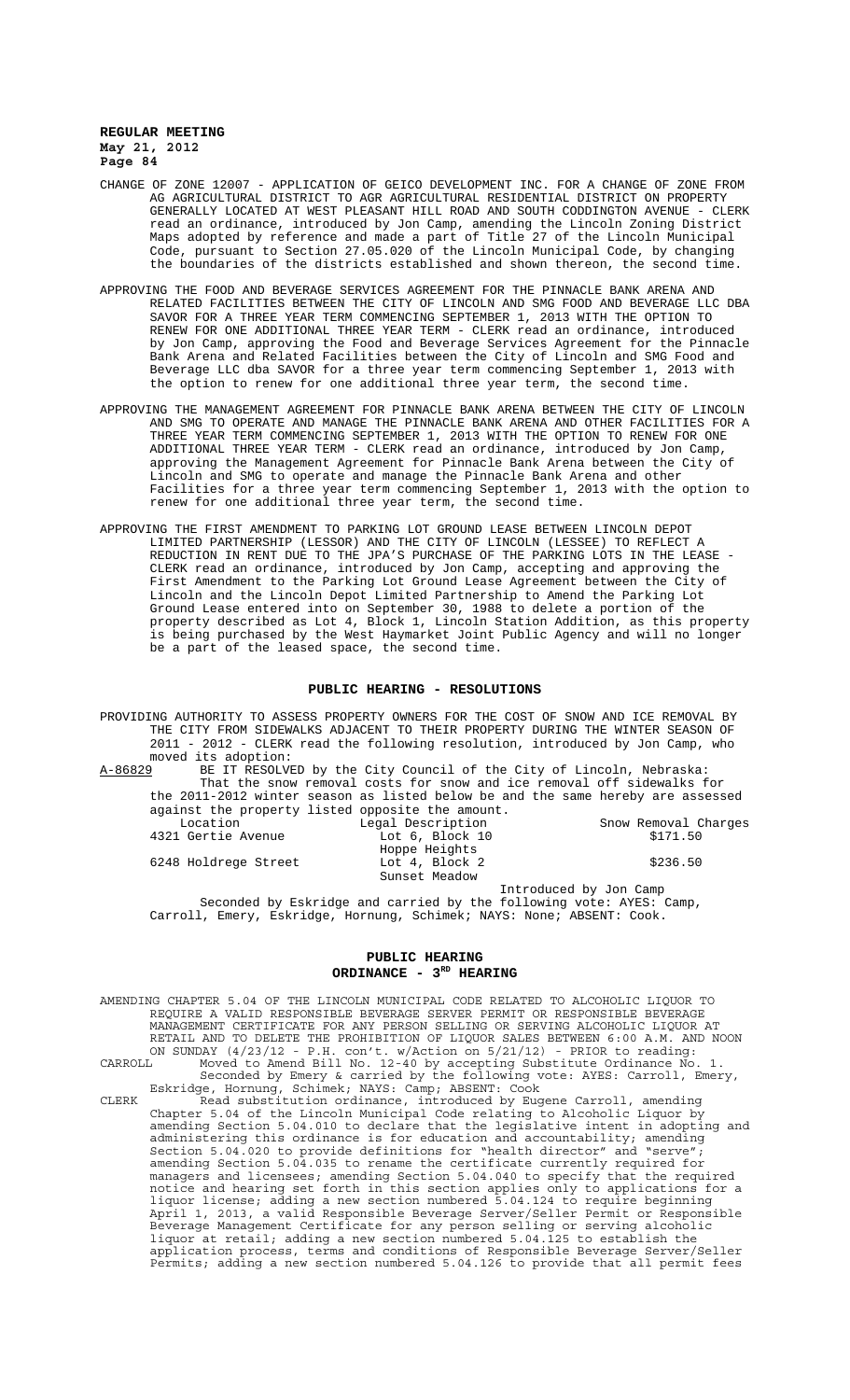paid pursuant to Section 5.04.125 be deposited in the Responsible Beverage Server/Seller Fund; adding a new section numbered 5.04.127 to provide the process for the denial, suspension or revocation of a Responsible Beverage Server/Seller Permit; amending Section 5.04.130 to delete the prohibition of liquor sales between 6:00 a.m. and noon on Sunday; adding a new section numbered 5.04.175 to require liquor licensees to maintain an up-to-date list of all individuals who sell or serve alcoholic liquor at retail and to make such list available to a City of Lincoln police officer or the Health Director upon request; amending Section 5.04.200 to authorize the Health Director to enter the premises of any liquor licensee at any time to examine said premises for compliance with the responsible beverage management provisions in this chapter; amending Section 5.04.210 to replace references to special designated permit with special designated license; amending Section 5.04.300 to increase the penalty for violations of this chapter from imprisonment in the county jail for a period of three months to a period of six months; adding a new section numbered 5.04.310 to provide for severability of this ordinance; and repealing Sections 5.04.010, 5.04.020, 5.04.035, 5.04.040, 5.04.130, 5.04.200, 5.04.210, and 5.04.300 of the Lincoln Municipal Code as hitherto existing. CARROLL Moved to pass ordinance as amended.

Seconded by Eskridge and carried by the following vote: AYES: Carroll, Emery, Eskridge, Hornung, Schimek; NAYS: Camp; ABSENT: Cook. The substitution ordinance, being numbered **#19712**, is recorded in

CAMP Moved to Amend Bill No. 12-40 by accepting the Substitute Ordinance No.2. Seconded by Hornung & failed by the following vote: AYES: Camp, Hornung; NAYS: Carroll, Emery, Eskridge, Schimek; ABSENT: Cook.

# ORDINANCES - 3<sup>RD</sup> READING & RELATED RESOLUTIONS (as required)

Ordinance Book #27, Page .

CHANGE OF ZONE 12003 – APPLICATION OF THE PLANNING DIRECTOR FOR A CHANGE OF ZONE FROM I-1 INDUSTRIAL DISTRICT TO P PUBLIC USE DISTRICT, FROM I-1 INDUSTRIAL DISTRICT TO O-2 SUBURBAN OFFICE DISTRICT, FROM I-1 INDUSTRIAL DISTRICT TO B-4 LINCOLN CENTER BUSINESS DISTRICT, FROM I-1 INDUSTRIAL DISTRICT TO I-2 INDUSTRIAL PARK DISTRICT, FROM H-3 HIGHWAY COMMERCIAL DISTRICT TO P PUBLIC USE DISTRICT, AND FROM B-4 LINCOLN CENTER BUSINESS DISTRICT TO P PUBLIC USE DISTRICT, ON PROPERTY LOCATED IN THE WEST HAYMARKET GENERALLY FROM NORTH 1ST STREET TO NORTH 7TH STREET AND M STREET TO Y STREET (RELATED ITEMS: 12-43, 12-44, 12R-81) Action Date: 5/21/12) - CLERK read an ordinance, introduced by DiAnna Schimek, amending the Lincoln Zoning District Maps adopted by reference and made a part of Title 27 of the Lincoln Municipal Code, pursuant to Section 27.05.020 of the Lincoln Municipal Code, by changing the boundaries of the districts established and shown thereon, the third time.

SCHIMEK Moved to pass the ordinance as read.

Seconded by Emery and carried by the following vote: AYES: Camp, Carroll, Emery, Eskridge, Hornung, Schimek; NAYS: None; ABSENT: Cook. The ordinance, being numbered **#19713**, is recorded in Ordinance Book #27, Page .

CHANGE OF ZONE 12004 – AMENDING TITLE 27 OF THE LINCOLN MUNICIPAL CODE RELATING TO THE ZONING CODE BY AMENDING FIGURE 27.35.070(A) WITHIN SECTION 27.35.070 TO REFLECT THE REVISED HEIGHT LIMITS IN THE B-4 LINCOLN CENTER BUSINESS DISTRICT; ADDING A NEW SECTION NUMBERED 27.59.015 TITLED SCOPE OF REGULATIONS TO CLARIFY THAT AIRPORT ZONING REGULATIONS ARE APPLICABLE IN ALL UNDERLYING ZONING DISTRICTS AND APPLY TO BOTH PUBLIC AND PRIVATE ENTITIES; AMENDING SECTION 27.59.040 RELATING TO AIRPORT ZONING HEIGHT RESTRICTIONS TO REPLACE THE METES AND BOUNDS DESCRIPTION WITH A REFERENCE TO THE AIRPORT ZONING MAP; AMENDING SECTION 27.69.035 AND TABLE 1, OFF PREMISES SIGNS, WITHIN SECTION 27.69.040 TO PROHIBIT THE LOCATION OF OFF PREMISES SIGNS IN THE HAYMARKET AND DOWNTOWN AREAS OF THE B-4 LINCOLN CENTER BUSINESS DISTRICT WEST OF 9TH STREET; REPEALING SECTIONS 27.35.070, 27.59.040, AND 27.69.035 AND TABLE 1 WITHIN SECTION 27.69.040 (OFF-PREMISES SIGNS) OF THE LINCOLN MUNICIPAL CODE AS HITHERTO EXISTING; AMENDING THE LINCOLN AIRPORT ZONING MAP DATED FEBRUARY 25, 2002 TO BE CONSISTENT WITH FIGURE 27.35.070(A); AND AMENDING THE LINCOLN CAPITOL ENVIRONS DISTRICT HEIGHT REGULATION MAP TO REFLECT A 57-FOOT HEIGHT REQUIREMENT WEST OF THE CAPITOL (RELATED ITEMS: 12-43, 12-44, 12R-81) ACTION DATE: 5/21/12) - CLERK read and ordinance, introduced by DiAnna Schimek, amending Title 27 of the Lincoln Municipal Code relating to the Zoning Code by amending Figure 27.35.070(a) within Section 27-35-070 to reflect the revised height limits in the B-4 Lincoln Center Business District; adding a new section numbered 27.59.015 titled Scope of Regulations to clarify that airport zoning regulations are applicable in all underlying zoning districts and apply to both public and private entities; amending Section 27.59.040 relating to airport zoning height restrictions to replace the metes and bounds description with a reference to the Airport Zoning Map; amending Section 27.69.035 and Table 1, Off Premises Signs, within Section 27.69.040 to prohibit the location of off premises signs in the Haymarket and Downtown areas of the B-4 Lincoln Center Business District west of 9<sup>th</sup> Street; repealing Sections 27.35.070, 57.59.040, and 27.69.035 and Table 1 within Section 27.69.040 (Off-Premises Signs) of the Lincoln Municipal Code as hitherto existing; amending the Lincoln Airport Zoning Map dated February 25, 2002 to be consistent with Figure 27.35.070(a); and amending the Lincoln Capitol Environs District Height Regulation Map to reflect a 57-foot height requirement west of the Capitol, the third time.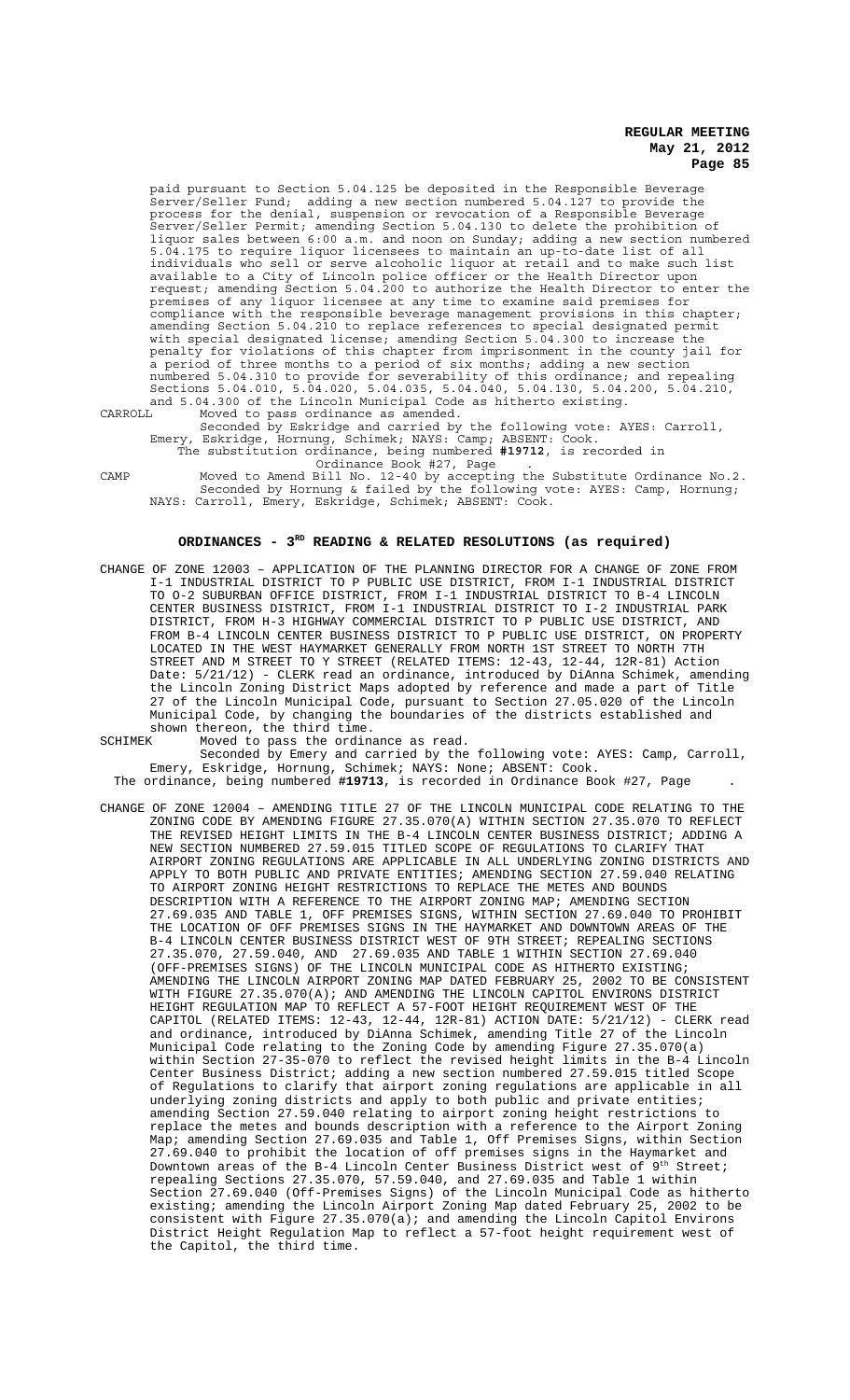SCHIMEK Moved to pass the ordinance as read. Seconded by Emery and carried by the following vote: AYES: Camp, Carroll, Emery, Eskridge, Hornung, Schimek; NAYS: None; ABSENT: Cook. The ordinance, being numbered **#19714**, is recorded in Ordinance Book #27, Page .

- MISC. NO. 12001 AMENDING CHAPTER 3.76, LINCOLN DOWNTOWN DESIGN STANDARDS, OF THE CITY OF LINCOLN DESIGN STANDARDS BY AMENDING SECTION 4.1, SITE DEVELOPMENT, AND SECTION 4.2, BUILDING FEATURES, TO ADDRESS EXTERIOR FEATURES OF PROJECTS REQUIRING BUILDING PERMITS IN THE DOWNTOWN. (RELATED ITEMS: 12-43, 12-44, 12R-81) ACTION DATE: 5/21/12) - CLERK read the following resolution, introduced by DiAnna Schimek, who moved its adoption:<br>A\_86830 WHEREAS, the City of Lincoln has
	- WHEREAS, the City of Lincoln has previously adopted Resolution No. A-85010 amending the City of Lincoln Design Standards to add Chapter 3.76, the Lincoln Downtown Design Standards, providing design standards for exterior features of projects requiring building permits in the B-4 Lincoln Center Business District and in the O-1 Office District; and

WHEREAS, the Planning Director has proposed amendments to Sections 4.1 and 4.2 of Chapter 3.76, the Lincoln Downtown Design Standards, by amending Section 4.1 to add a new subsection 4.1.g prohibiting drive-through facilities in the area of the B-4 Lincoln Center Business District bounded by 10th Street, 150 feet north of P Street, 14th Street and N Street, and by amending Section 4.2 to add additional detail provisions regarding approved and prohibited building materials under subsection 4.2.a., to include parking structures along Canopy Drive under subsection 4.2.b as a location where parking structures shall be designed with useable floor area on the ground floor between parking areas and public sidewalks, and to require under 4.2.d that ground floor buildings with frontages along Canopy Drive shall have transparent glazing in at least 70% of the area between 4 feet and 9 nine feet above the sidewalk except in the case of residential buildings, and repealing Sections 4.1 and 4.2 as hitherto existing.

NOW, THEREFORE, BE IT RESOLVED by the City Council of the City of Lincoln, Nebraska:

That Chapter 3.76, Lincoln Downtown Design Standards, of the City of Lincoln Design Standards, adopted by the City Council on September 8, 2008 by Resolution No. A-85010, be and the same is hereby amended by amending Section 4.1, Site Development, and Section 4.2, Building Features, as shown on Attachment "A" which is attached hereto and incorporated herein by reference.

Introduced by Dianna Schimek Seconded by Carroll and carried by the following vote: AYES: Camp, Carroll, Emery, Eskridge, Hornung, Schimek; NAYS: None; ABSENT: Cook.

STREET NAME CHANGE 12001 – RENAMING THAT PORTION OF SOUTH 83RD STREET WHICH EXTENDS SOUTH FROM THE INTERSECTION OF SOUTH 83RD STREET AND WENDELL WAY, AS SOUTH 83RD BAY - CLERK read an ordinance, introduced by DiAnna Schimek, changing the name of that portion of South 83<sup>rd</sup> Street which extends south from the intersection of South  $83^{\text{rd}}$  Street and Wendell Way, to South  $83^{\text{rd}}$  Bay, as recommended by the Street Name Committee, the third time.<br>SCHIMEK Moved to pass the ordinance as

Moved to pass the ordinance as read.

Seconded by Carroll and carried by the following vote: AYES: Camp, Carroll, Emery, Eskridge, Hornung, Schimek; NAYS: None; ABSENT: Cook. The ordinance, being numbered **#19715**, is recorded in Ordinance Book #27, Page .

AMENDING CHAPTER 12.08 OF THE LINCOLN MUNICIPAL CODE RELATING TO PARKS-GENERAL RULES AND REGULATIONS AND TITLE 14 OF THE LINCOLN MUNICIPAL CODE RELATING TO PUBLIC PROPERTY AND PUBLIC WAYS BY AMENDING SECTION 12.08.010 TO REVISE THE DEFINITION OF "PARK" AND TO ADD A DEFINITION FOR "PARK FACILITY"; AMENDING SECTION 12.08.020 TO INCLUDE WHEELCHAIRS AND OTHER POWER-DRIVEN MOBILITY DEVICES AS ACCEPTABLE VEHICLES TO OPERATE IN AREAS OTHER THAN A ROADWAY; AMENDING SECTION 12.08.070 TO PROVIDE THAT IT SHALL BE UNLAWFUL FOR ANY PERSON TO OCCUPY OR BE PRESENT IN A PARK FACILITY DURING ANY HOURS SAID PARK FACILITY IS NOT OPEN TO THE PUBLIC AND TO PROVIDE THAT THE SIDEWALKS ON CENTENNIAL MALL SHALL BE OPEN TWENTY-FOUR HOURS A DAY; AMENDING SECTION 12.08.170 TO INCLUDE A PROHIBITION AGAINST DESTRUCTION AT PARK FACILITIES; AMENDING SECTION 14.40.050, BUILDINGS IN STREET SPACE, TO PROHIBIT THE ERECTION OF ANY TEMPORARY OR PERMANENT BUILDING OR STRUCTURE, INCLUDING TENTS, UPON ANY PUBLIC GROUND WITHOUT A PERMIT; AMENDING SECTION 14.54.010, DEFINITIONS RELATING TO OCCUPANCY ABOVE OR BELOW PUBLIC PROPERTY TO AMEND THE DEFINITION OF "STRUCTURE"; AND AMENDING SECTION 14.54.020 TO CLARIFY THAT A PERMIT IS REQUIRED WHEN ERECTING EITHER A TEMPORARY OR A PERMANENT BUILDING OR STRUCTURE UNDERNEATH, ON, OR ABOVE PUBLIC GROUND - CLERK read an ordinance, introduced by DiAnna Schimek, amending Chapter 12.08 of the Lincoln Municipal Code relating Parks-General Rules and Regulations and Title 14 of the Lincoln Municipal Code relating to Public Property and Public Ways by amending Section12.08.010 to revise the definition of "park" and to add a definition for "park facility"; amending Section 12.08.020 to include wheelchairs and other power-driven mobility devices as acceptable vehicles to operate in areas other that a roadway; amending Section 12.08.070 to provide that it shall be unlawful for any person to occupy or be present in a park facility during any hours said park facility is not open to the public and to provide that the sidewalks on Centennial Mall shall be open twenty-four hours a day; amending Section 12.08.070 to include a prohibition against destruction at park facilities; amending Section 14.40.050, Buildings in Street Space, to prohibit the erection of any temporary or permanent building or structure, including tents, upon any public ground without a permit; amending Section 14.54.010, definitions relating to Occupancy Above or Below Public Property to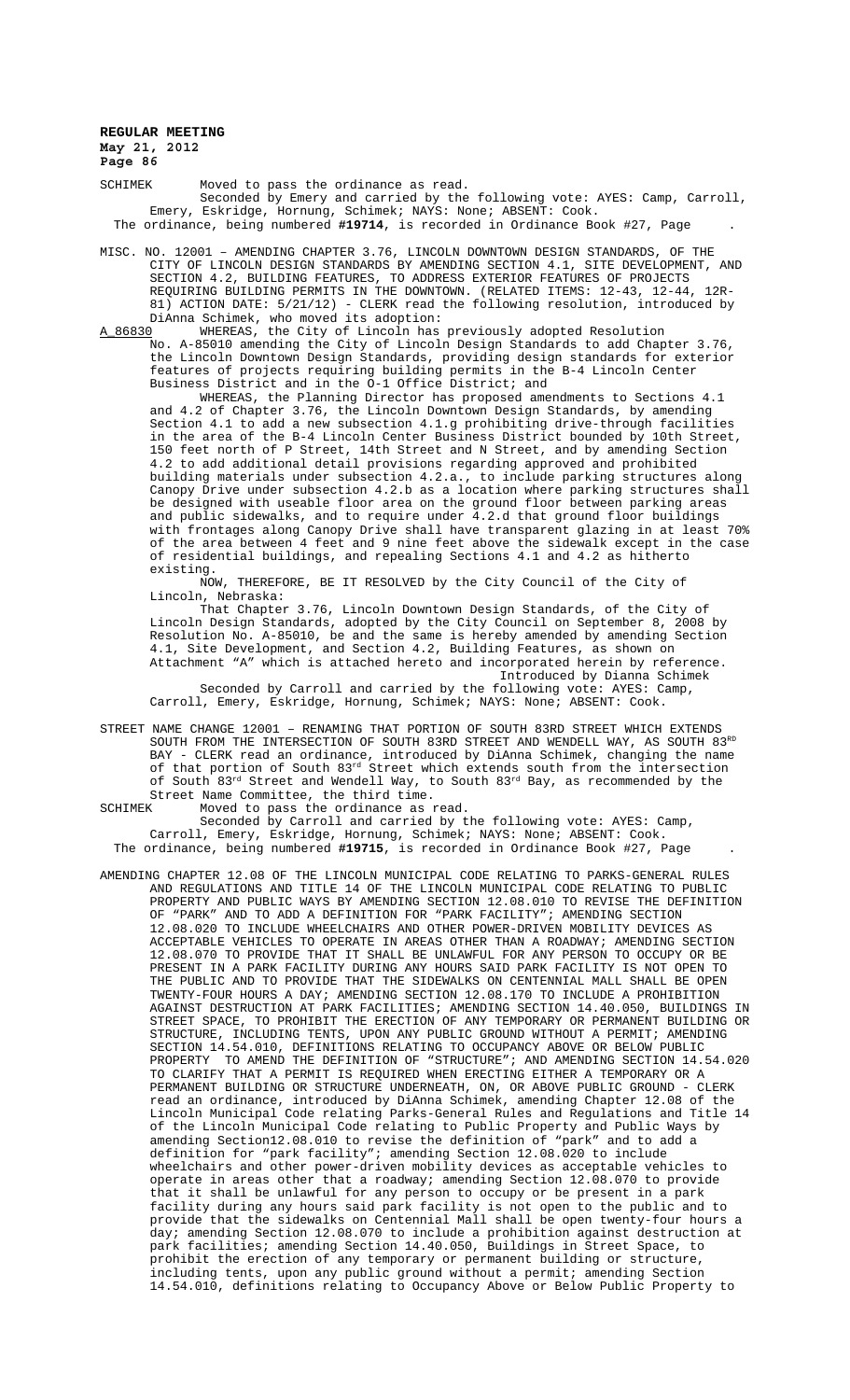amend the definition of "structure"; amending Section 14.54.020 to clarify that a permit is required when erecting either a temporary or a permanent building or structure underneath, on, or above public ground; and repealing Sections 12.08.010, 12.08.020, 12.08.070, 12.08.170, 14.40.050, 14.54.010, and 14.54.020 of the Lincoln Municipal Code as hitherto existing, the third time.<br>SCHIMEK Moved to pass the ordinance as read

SCHIMEK Moved to pass the ordinance as read. Seconded by Carroll and carried by the following vote: AYES: Camp, Carroll, Emery, Eskridge, Hornung, Schimek; NAYS: None; ABSENT: Cook. The ordinance, being numbered **#19716**, is recorded in Ordinance Book #27, Page .

### ORDINANCES - 1<sup>st</sup> READING & RELATED RESOLUTIONS (as required)

- AUTHORIZING THE ISSUANCE, SALE AND DELIVERY OF GENERAL OBLIGATION REFUNDING BONDS OF THE CITY OF LINCOLN, NEBRASKA TO REFUND OUTSTANDING GENERAL OBLIGATION BONDS OF THE CITY AND RELATED MATTERS - CLERK read an ordinance, introduced by Eugene Carroll, authorizing the issuance of not to exceed \$8,800,000 principal amount of general obligation refunding bonds, series 2012; prescribing the form of the bonds; fixing in part and providing for the fixing in part of the terms of the bonds; providing for the levy and collection of an annual tax to pay the principal of and interest on such bonds; authorizing certain other documents and actions in connection therewith; and related matters, the first time.
- APPROVING THE SALE OF CITY OWNED SURPLUS PROPERTY DESCRIBED AS THE EAST FOUR FEET OF LOT 14 AND ALL OF LOT 15, SHELDON AND ERNST'S SUBDIVISION, COMMONLY KNOWN AS 2420 VINE STREET, TO RICHARD AND HEIDI TAST FOR A SUM OF \$20,000.00 - CLERK read an ordinance, introduced by Eugene Carroll, authorizing the sale of a surplus property at 2420 Vine Street legally described as the east four feet of Lot 14 and all of Lot 15, Sheldon and Ernst's Subdivision, Lincoln, Lancaster County, Nebraska, the first time.
- AMENDING CHAPTER 10.14 OF THE LINCOLN MUNICIPAL CODE, RULES OF THE ROAD, BY AMENDING<br>SECTION 10.14.290 RELATING TO CARELESS AND RECKLESS DRIVING TO ADD LANGUAGE TO SECTION 10.14.290 RELATING TO CARELESS AND RECKLESS DRIVING TO ADD LANGUAGE HARMONIZE THE SECTION WITH STATE STATUTE LANGUAGE; ADDING A NEW SECTION NUMBERED 10.14.295 TO HARMONIZE THE PENALTY FOR VIOLATION OF SECTION 10.14.290(B), RECKLESS DRIVING, WITH STATE STATUTE; BY AMENDING SECTION 10.14.300 RELATING TO WILLFUL NEGLIGENT, CARELESS, AND RECKLESS DRIVING TO DELETE THE VIOLATIONS OF WILLFUL NEGLIGENT AND WILLFUL CARELESS DRIVING AND TO ADD LANGUAGE TO HARMONIZE THE SECTION AND PENALTY WITH STATE STATUTES - CLERK read an ordinance, introduced by Eugene Carroll, amending Lincoln Municipal Code Chapter 10.14, Rules of the Road, by amending Section 10.14.290 relating to careless and reckless driving to add language to harmonize the section with state statute language; adding a new section numbered 10.14.295 to harmonize the penalty for violation of Section 10.14.290(b), reckless driving, with state statute; by amending Section 10.14.300 relating to willful negligent, careless, and reckless driving to delete the violations of willful negligent and willful careless driving and to add language to harmonize the section and penalty with state statutes; and repealing Sections 10.14.290 and 10.14.300 of the Lincoln Municipal Code as hitherto existing, the first time.

# **RESOLUTIONS - 1ST READING - ADVANCE NOTICE**

- WAIVER NO. 12004 APPLICATION OF KATIE CLORAN TO REDUCE THE REQUIRED PARKING FOR A PROPOSED RESTAURANT ON PROPERTY GENERALLY LOCATED AT N. COTNER BOULEVARD AND FAIRFAX AVENUE.
- APPROVING A PURCHASE AGREEMENT BETWEEN THE CITY OF LINCOLN AND BOUND TREE MEDICAL LLC FOR THE PURCHASE OF CONTROLLED ACCESS PHARMACEUTICAL DISPENSER MACHINES ALONG WITH THE NECESSARY SOFTWARE, SERVICE, TRAINING, SUPPORT, SERVER HOSTING AND DATA STORAGE FOR A 36 MONTH TERM PURSUANT TO BID NO. 12-015.
- APPROVING AMENDMENTS TO AGREEMENTS FOR THE ANNUAL REQUIREMENTS FOR EQUIPMENT AND ACCESSORY RENTAL, PURSUANT TO BID NO. 09-279, BETWEEN THE CITY OF LINCOLN AND HAMILTON EQUIPMENT, MURPHY TRACTOR, AND NCS EQUIPMENT FOR ADDITIONAL TWO YEAR TERMS.
- APPROVING AN AMENDMENT TO AGREEMENT FOR THE ANNUAL REQUIREMENTS FOR LIQUID INJECTION OF BIOSOLIDS, PURSUANT TO BID NO. 10-056, BETWEEN THE CITY OF LINCOLN AND PARKER AG SERVICES, LLC FOR AN ADDITIONAL TWO YEAR TERM.
- APPROVING A CONTRACT AGREEMENT BETWEEN THE CITY OF LINCOLN AND TIGHTON TOOLS AND FASTENERS FOR THE ANNUAL SUPPLY OF BUS WASH DETERGENT, PURSUANT TO QUOTE 3891, FOR A TWO YEAR TERM WITH THE OPTION TO RENEW FOR ONE ADDITIONAL TWO YEAR TERM.
- ACCEPTING THE REPORT OF NEW AND PENDING CLAIMS AGAINST THE CITY AND APPROVING DISPOSITION OF CLAIMS SET FORTH FOR THE PERIOD OF MAY 1 - 15, 2012.
- APPROVING THE NEBRASKA LOCAL PUBLIC AGENCY INTERLOCAL COOPERATION ACT AGREEMENT BETWEEN THE CITY OF LINCOLN AND LINCOLN PUBLIC SCHOOLS TO PROVIDE A RESPONSIBLE CHARGE PERSON IN SUPPORT OF THE FEDERALLY FUNDED PROJECT "LET'S ALL PEDAL TO PRESCOTT" TO CREATE A SAFE, SECURE AND ATTRACTIVE BICYCLE COURT AT THE MAIN ENTRANCE OF PRESCOTT ELEMENTARY SCHOOL.